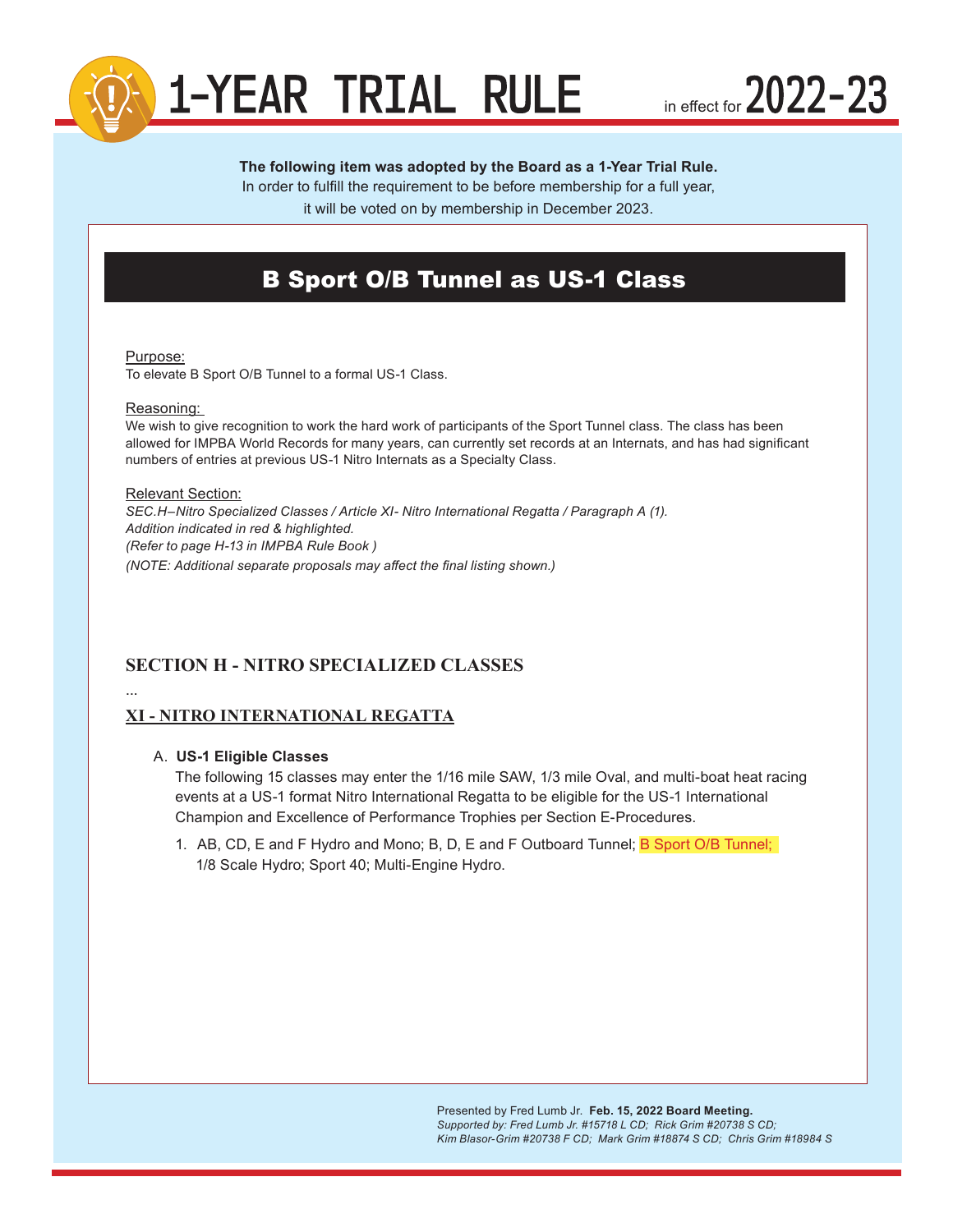

in effect for  $2022 - 23$ 

# **The following item was adopted by the Board as a 1-Year Trial Rule.**

In order to fulfill the requirement to be before membership for a full year,

it will be voted on by membership in December 2023.

# Sport 20 Hydro as US-1 Class

#### Purpose:

To elevate Sport 20 to a formal US-1 Class.

#### Reasoning:

We wish to give recognition to work the hard work of participants of the Sport 20 class. The class has been allowed for IMPBA World Records for many years, can currently set records at an Internats, and has had significant numbers of entries at previous US-1 Nitro Internats as a Specialty Class.

## Relevant Section: *SEC.H–Nitro Specialized Classes / Article XI- Nitro International Regatta / Paragraph A (1). Addition indicated in red & highlighted. (Refer to page H-13 in IMPBA Rule Book ) (NOTE: Additional separate proposals may affect the final listing shown.)*

# **SECTION H - NITRO SPECIALIZED CLASSES**

# ...

## **XI - NITRO INTERNATIONAL REGATTA**

#### A. **US-1 Eligible Classes**

The following 15 classes may enter the 1/16 mile SAW, 1/3 mile Oval, and multi-boat heat racing events at a US-1 format Nitro International Regatta to be eligible for the US-1 International Champion and Excellence of Performance Trophies per Section E-Procedures.

1. AB, CD, E and F Hydro and Mono; B, D, E and F Outboard Tunnel; 1/8 Scale Hydro; Sport 40; Sport 20; Multi-Engine Hydro.

> Presented by Fred Lumb Jr. **Feb. 15, 2022 Board Meeting.**  *Supported by: Fred Lumb Jr. #15718 L CD; Rick Grim #20738 S CD; Kim Blasor-Grim #20738 F CD; Mark Grim #18874 S CD; Chris Grim #18984 S*